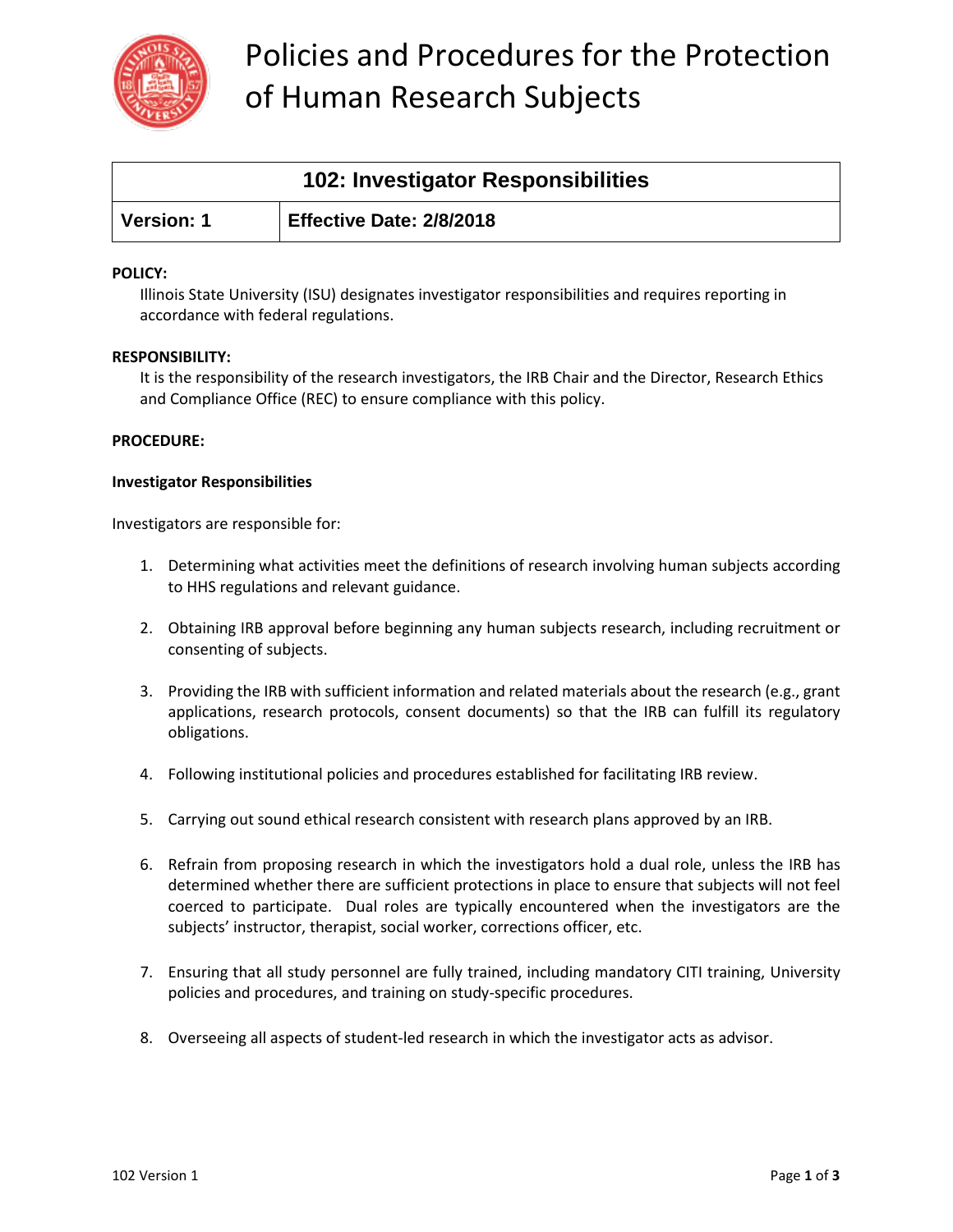

## Policies and Procedures for the Protection of Human Research Subjects

- 9. Meeting ongoing requirements in the conduct of approved research that include:
	- a. Obtaining and documenting informed consent of subjects or subjects' legally authorized representatives prior to the subjects' participation in the research, unless these requirements have been waived by the IRB.
	- b. Giving a copy of the informed consent document to each research subject (or the subject's legally authorized representative), and keep the signed original or a copy of it for their records, unless documentation of informed consent has been waived by the IRB. If the documentation of informed consent requirement is waived, the IRB may require investigators to provide subjects with a written statement regarding the research.
	- c. Obtaining prior approval from the IRB for any modifications of the previously approved research, including modifications to the informed consent process and document, except those necessary to eliminate apparent immediate hazards to subjects.
	- d. Promptly reporting to the IRB when the research is modified in order to eliminate apparent immediate hazards to subjects without prior IRB approval.
- 10. Ensuring that progress reports and requests for continuing review and approval are submitted to the IRB in accordance with established policies and procedures of the IRB. Investigators shall submit sufficient materials and information for the IRB to meet its regulatory obligations, and with sufficient time for the IRB to carry out review prior to the expiration date of the current IRB approval.
	- a. Continuing review of research and approval of research studies is required for Expedited Review and Full Board Review studies until research-related interactions and interventions with human subjects or the obtaining and analysis of identifiable private information described in the IRB-approved research plan have been completed. When a human subjects research study has been completed, the investigators no longer are required to obtain continuing review and approval of that study by the IRB, although investigators must continue to honor any confidentiality protections of the data. Investigators also must honor any other commitments that were agreed to as part of the approved research, such as providing information about the study results to research subjects or providing compensation to research subjects for research participation.
	- b. Closing inactive or completed research studies in accordance with IRB Policy 110: Closure.
- 11. Ceasing all research activities involving human subjects related to that study If IRB approval of that study expires before continuing review and approval occur, except where they judge that it is in the best interests of already enrolled subjects to continue to participate. When investigators make this judgment, they must promptly notify the IRB. If the IRB determines that it is not in the best interests of already enrolled subjects to continue to participate, investigators must stop all human subjects research activities, including intervening or interacting with subjects, or obtaining or analyzing identifiable private information about human subjects. Investigators may resume the human subjects research activity once continuing review and approval by the IRB has occurred.
- 12. Providing to the IRB prompt reports of any unanticipated problems involving risks to subjects or others.
- 13. Providing to the IRB prompt reports of serious or continuing noncompliance with the regulations or the requirements or determinations of the IRB.